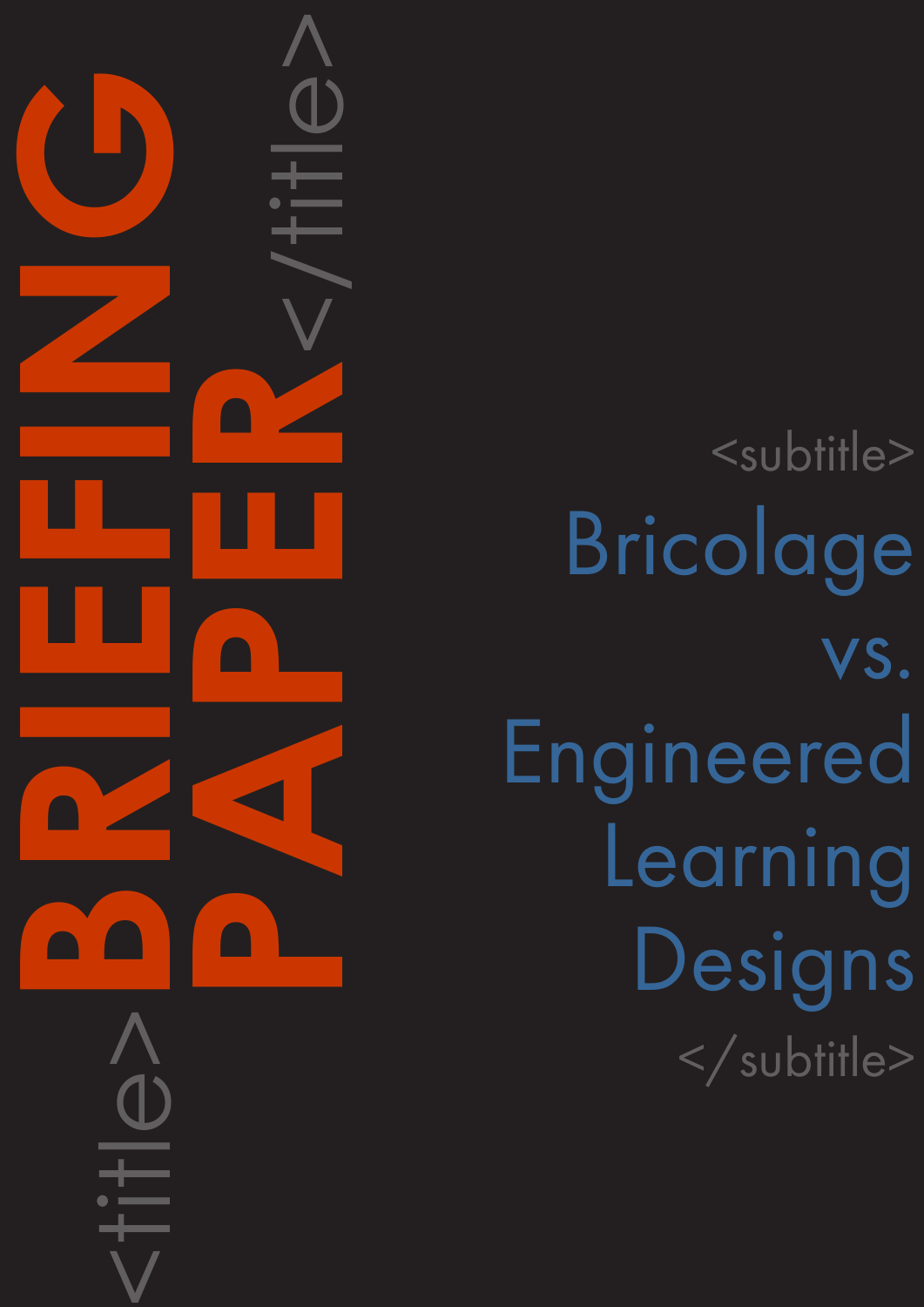### CAPDM Ltd. CAPDM Ltd.

Introduction There are many benefits to be gained from systematising and standardising in the educational arena. At the qualification level, it is useful to be able to compare qualifications so that students can be placed at the learning level which is appropriate for them. At the next level down, it is the aim of many educational systems to provide a means by which students can move from one part of the educational spectrum to another through recognition of their learning experiences in a framework (such as the [SCQF](http://www.scqf.org.uk/) which provides a means of comparing various levels of qualification) or through credit-rating learning experiences so that those initially outside of the framework can be brought into it.

> One of the standardisation tools available at the more detailed level is the IMS learning design framework within which all learning experiences can be described [\(IMS](http://www.imsglobal.org/learningdesign/), 2003). This framework prides itself on being method and mode agnostic. Adherence to the framework as a standard means that in the same way as educational awards can be transferable, so can learning experiences. The framework focuses on the activities that students undertake to achieve learning (Koper, 2006) and assumes that learning content is made available or discovered by students as part of the learning process. It does not provide a standard for learning content, but it is reasonable to assume that the advantages of a standards framework, consistent quality and recognition, and transferability, would also be true of learning materials - particularly in a distance or blended learning context.

**Engineered** contentcomplete approach to online delivery

This separation of learning activity and content is emphasised in the two ways in which we most often approach the development of online learning experiences.

The literature indicates that many academics (rather than materials developers) working with electronic delivery of a learning experience prefer a bricolage approach (also called a morphing approach) (Berggren et al, 2005) where they can modify the learning experience on the fly. For the course presenter, there are obvious advantages to this approach, allowing him or her to get up and running with a minimum of training and time invested, and then modify materials and activities as they become more familiar with the virtual learning environment (VLE) and with the learning styles of their students. In some sense, however, this does mean that real students are being used as a test ground which is not necessarily fair on them. In this model, one would expect students in later iterations of the course to have a much more coherent learning experience.

The main advantage of this type of programme delivery is that it can be personalised and adapted to learner's styles and needs as they progress through the course, and as they become more familiar with learning at a distance. The functional tools available in the learning environment can be brought in and used as students need them, or as a particular approach becomes educationally sound – the programme presenter can decide when to use the group tools and may, for instance, introduce project-based activities at appropriate points.

Modifying the learning experience in this way means that students are provided with constant stimulation which has been shown to keep motivation high. The programme presenter can also keep materials very up to the minute, with news feeds, links to web pages dealing with current issues, and so on.

However, one should not assume that there are no drawbacks to this type of delivery. Over a number of modules, students may become confused or lose their way with different styles of presentation. With learning materials shifting and changing, it becomes difficult to standardise and difficult to compare and evaluate one learning experience with another. Therefore, the advantages noted above of standardisation are not realised and reusability is not easy. While multiple media and variety may keep some students motivated, it is also possible that over-stimulation may detract from the content of the experience and focus students more on technical process (which buttons to press) rather than what they need to learn. Finally, the bricolage model requires a great deal of ongoing tutor input and can, therefore, be an expensive way to approach eLearning for any significant number of students.

In contrast, the 'traditional' distance learning approach is to prepare detailed materials covering all aspects of the theory involved and wherever possible 'building in the teacher', anticipating student problems and dealing with them in the materials. This engineered approach allows for carefully designed, contentcomplete materials to be delivered to students, with features built in that are known to lead to successful study.

The separation of the materials preparation process from educational delivery, can facilitate mass delivery with economies of scale. It is particularly valuable in areas where the content is relatively stable. This is often most true for first-year subjects, where a firm foundation based on established concepts is required, and these are the very areas where economies of scale are of benefit. Because materials can be designed to a common template, students know what to expect even over a number of modules, and as the structure is familiar, they can concentrate on content. Using a common standard to create materials means that parts or whole modules can be shared, compared and evaluated. This approach means that the author of the materials has to plan the materials in advance, making it easier to ensure sound linkages between learning objectives, learning outcomes, theoretical content and assessment.

Despite the advantages of preparing learning materials in this engineered way, there have also traditionally been a number of drawbacks. It is harder to keep materials prepared for print or even online delivery up to the minute. In order to ensure that the materials are accessible and useful for all learners, they tend to be aimed at the individual learner who has little support, and therefore build in as many automated or text-based features as possible. But materials built in this way do not easily lend themselves to providing a truly personalised learning path. There are unlikely to be options for delivering to groups or modifying the

Bricolage approach to online delivery